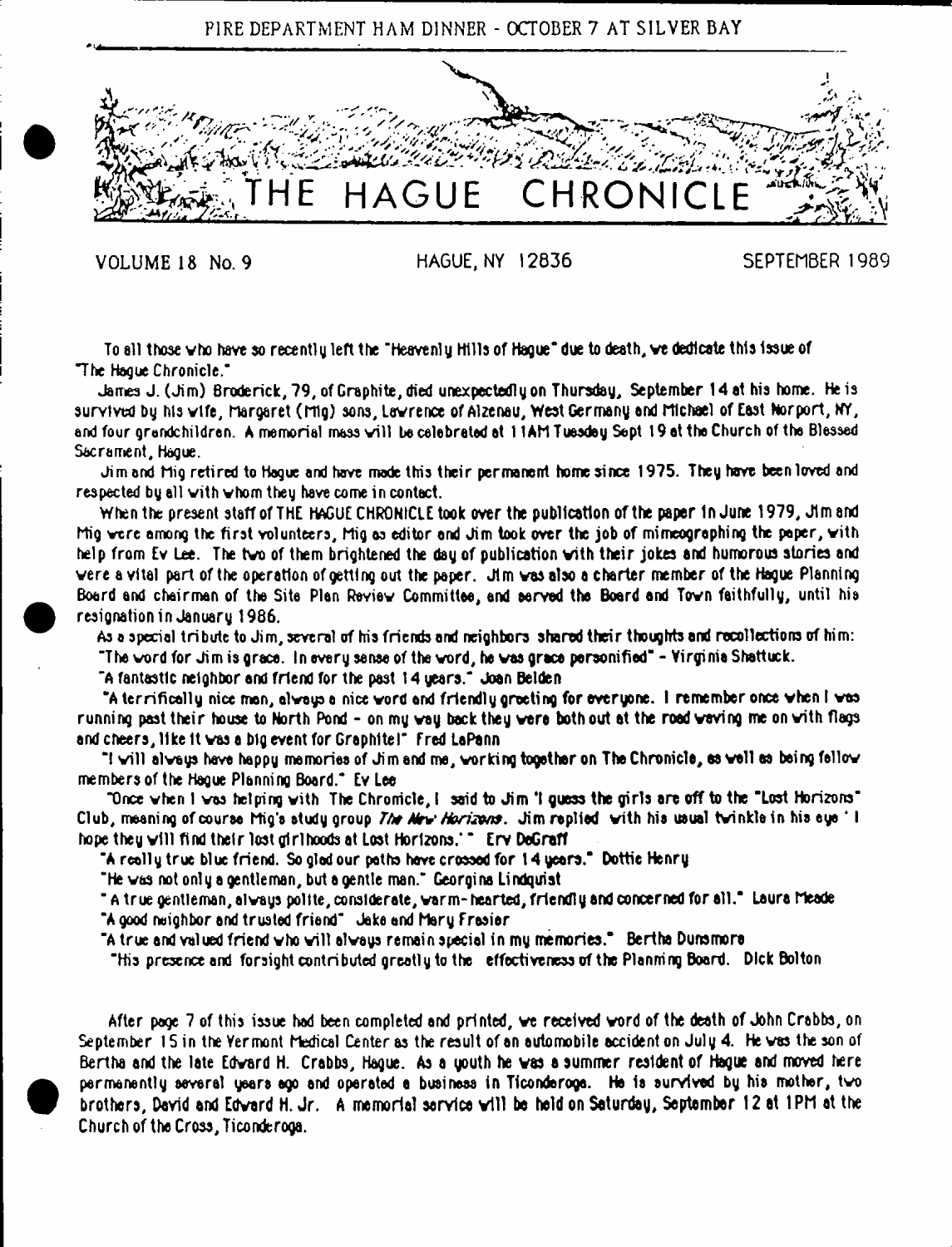#### HAGUE HISTORICAL SOCIETY CARILLON GARDEN CLUB BAZAAR

The Hague Historical Society Is combining Its September meeting with the Senior Citizens' trip to Old Forge and the Fulton Chain of Lakes trip on September 20**.**

The October meeting will be held on Thursday the 19th at the Hague Baptist Church annex. The special teaching direction of the Silver Bay Boys' School will be the subject of discussion. Slides of Old Silver Bay Boys' School photos will round out the evening.

### HUNTERS' BREAKFAST

Starting Saturday and Sunday, October 21 and 22, the Haque Fish and Game Club will be serving breakfast. starting at 5AM and will do so each weekend of hunting season.

The club will also be holding a turkey shoot on September 23 from 10AM to 3PM. Refreshments available.

The regular meeting of the Hague Fish and Game Club will be held Saptember 19 at the clubhouse.

# HAGUE SENIOR CITIZENS CLUB

There will be a meeting of the club on Tuesday, September 26. This will be preceded by a car-pooling trip to the Bolton Landing Nutrition Site, which will leave the Baptist Church parking lot at 11:30AM. Please sign up at the Tovn Hall (543-6161) PRIOR to September 19, for the ladies at the Nutrition Site must be advised of our coming one veek in advance.

Looking ahead to October: A cruise of 2 hours on the Lac de St. Sacrement on Friday, October 6. We will carpool to Lake George. The boat leaves Lake George at 11AM. Meet in the church parking lot at 9:40AM. If ve have a group of 20 or more, the price of the cruise is \$8. We voted that ve vould have lunch on our ovn at the restaurant of our Individual choices. Don't forget: a contribution toverd your driver's gasoline vould be appreciated. Sign up for this trip by September 27. Indicate if you need a ride or can provide one.

A REMINDER: The Senior Citizens bus to Glens Falls, originally scheduled for September 20 will make the Glens Falls trip on Thursday, September 21. This is a one-time only deviation from the normal Wednesday schedule.

#### \*\*\*\*\*\*\*\*\*\*\*\*\*\*\*\*\*\*\*

*Hippy 9JrP birthday to Mary Barth, a hag-time* summer resident of Hague, on Oct. 12

The Carillon Garden Club will be holding its annual bazaar on Saturday, October 14 from 10AM - 2PM at the United Methodist Church in Ticonderoga. Featured will be all types of craft3, homemade baked goods, vhite elephants, plants, jevelry end dreving for the quilt which was made by a group of ladies from the Garden Club. This vill\* be a good opportunity to get a head start on your Christmas shopping. Coffee and . . . will be served.

## HAGUE FIRE DEPARTMENT ANNUAL HAM DINNER

The Hague Volunteer Fire Department will hold its annual Columbus Day tern dinner on Saturday, October 7 from 5 - 7PM at Silver Bay Association. \$6.00 for adults; \$4.00 for children. This will be for the benefit of a nev ambulance, for vhich a fund has just been started.

#### DOG LEASH LAW

Again, ve vould like to remind our readers that Hague has a dog leash lav. There Is also a lav prohibiting dogs from running loose in the Adirondack Park. A lamb vas recently killed by a dog running loose and people have been frightened by dogs. It is legal to shoot a dog if he is endangering other animals, people, or property. WARNING - If your dog Is one of those running at large, you ere subject to e stiff fine or impoundment of dog. If you see a dog running loose, please report it to our dog varden, Perry Girard Immediately, 543-6763.

# **SILVER BAY PROPERTY OWNERS**

At their August meeting, the Silver Bay Property Ovners elected the follovinQ officers: President, Paula Hertz; First Vice President, Stevard Perlin; Second Vice President, Louis (Nick) Bolton; Treasurer, Ethel Andrus; Secretary, Cathie Burdick; Social Secretary, J8cqui Badger.

The nev officers met to discuss plans and issues for 1990. A letter vas drafted and sent to the Lake George Park Commission regarding the proposed vastewater regulations. Jhe letter expressed support for the Intent of the regulations, but concern that their economic impact had not been fully assessed, and disappointment that the Commission had not used existing regulations to deal more effectively vith hot spots. The letter also stressed the need to work with the towns to develop workable regulations that communities can whole heartedly support.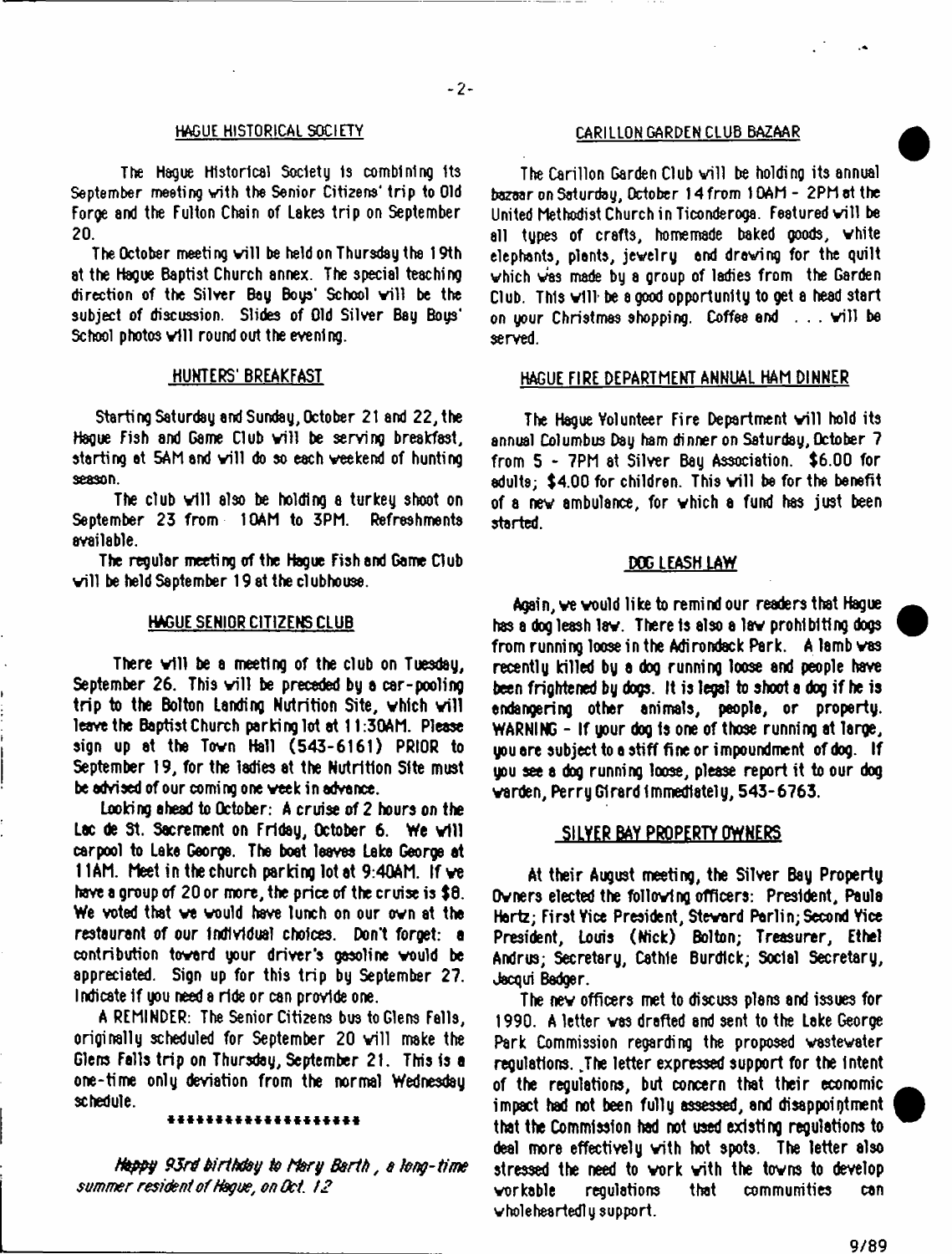## ZONING BOARD OF APPEALS - AUGUST 24, 1989

 $-3 -$ 

At the Z.BA. August 24 meeting tvo public hearings vere held:

1) Rag Laundree requested an area variance to create o sub-standard lot.

2) Mrs. Doran requested an area variance for a deck.

At the regular ?:30PM meeting Mr. Laundree's variance vas unanimously approved vith the folloving condition: a separate septic system vould be used in lot 3 (above mentioned).

The Droese area variance to create a sub-standard lot vas unanimously approved. APA approves automatically vhen a road bisects the property and in this case Summit Drive does just that.

The Doran variance vas tabled for lack of all necessary information.

John Caffrey, lavyer for a group of neighbors of Northern Lake George Resort (formerly Sliver Bay Lodge, and ovned by the Martucci family) presented his appeal of Hague's Zoning Administrator's determination of zoning statutes of said property. After discussion a public hearing vas set for Thursday, September 21 at 7PM. Note the date of the regular meeting has been changed to September 21 and will immediately follow this public hearing.

#### HAGUE PLANNING BOARD 9/7/89

The minor subdivision of Shervood and Gardner Finley to create 2 conforming lakeshore lots and to Include a 100\* shoreline lot vith a conforming lot on the vest side of NYS Rt. 9Njust north of Sabbath Day Point vas approved as presented.

Action on the proposed parking lot on the vest side of NYS Rt. 9N, opposite "The Humminngbird Shop" was tabled until the proposed lot vas staked out and brush removed so the site-reviev committee could better evaluate the lot's impact on traffic.

Ray Laundree's proposed 3-lot subdivision vas revieved. Mr. Breitenbach, Jr. said that Mr. Laundree would grant a R.O.W. across the lot immediately to the west of Rt. 9N to proposed lot  $-3$  so that lot  $-3$ , would not be land-locked. The Board requested that Mr. Breitenbach inquire of Town Counsel if a restriction. could be placed on lot  $-3$  that would negate any legal requirement of any property owner vith adjacent land to the most westerly property line of lot  $-3$  to grant a R.O.W.over their land in the event a home is constructed at the top of the hill.

The Board recommended to the Zoning Board of Appeals that the Zoning Administrator's determination concerning the status of the Northern Lake George Resort (formerly Silver Bay Lodge) be upheld.

The Planning Board discussed the proposed Lake George Park Commission Wastewater regulations. The Board moved to send a letter to the L.G.P.C. expressing agreement vith the need to protect the quality of Lake George, but objecting to fees, accuracy of monitoring devices, lack of scientific agreement as to discharge standards, enforcement and supervisory capabilities of the Park Commisision due to limited manpower, and the transfer of wastewater management from municipalities that have A.PA approved sanitary codes to the L.G.P.C. The Board agreed that installers of septic systems should be trained and certified.

#### TOWN BOARD - SEPTEMBER 11.1989

When Dick Bolton, Supervisor, opened the Sept. 11 meeting of the tovn board he gave privilege of the floor to Ruth Robbins, who commented on the lack of parking spaces for tourists at the tovn park. It seems that some vere disturbed vhen told it vas "residents only- parking end felt they vere not being welcomed. Laura Meade then spoke about an incident vith lov-flying planes and her complaints to the proper authorities. It vas recommended the town board write a letter to the commanding officer of Plattsburgh Air Force Base suggesting he look into the matter and possibly find a solution. The supervisor will be going to Nebraska on October 10 to the SAC (Strategic Air Command) along vith other supervisors from the Adirondacks to participate in a program to help understand the need for practice lov-level flights in this area. Each supervisor is paying the necessary costs himself.

Laura Meade, as naturalist, Informs us that Jabe's Pond is an excellent choice for a vilderness experience for the disabled and is willing to take them there. Letters and Communications:

1) Neil Kelleher is introducing a bill making'flag burning a crime (requested by our American Legion) 2) John Breitenbach, Jr. sent a letter to the Lake George Affairs Committee in vhich he opposed the Lake George Park Commission's vaste vater regulations, stating that Hague already has a fine system to regulate our septics.

9/89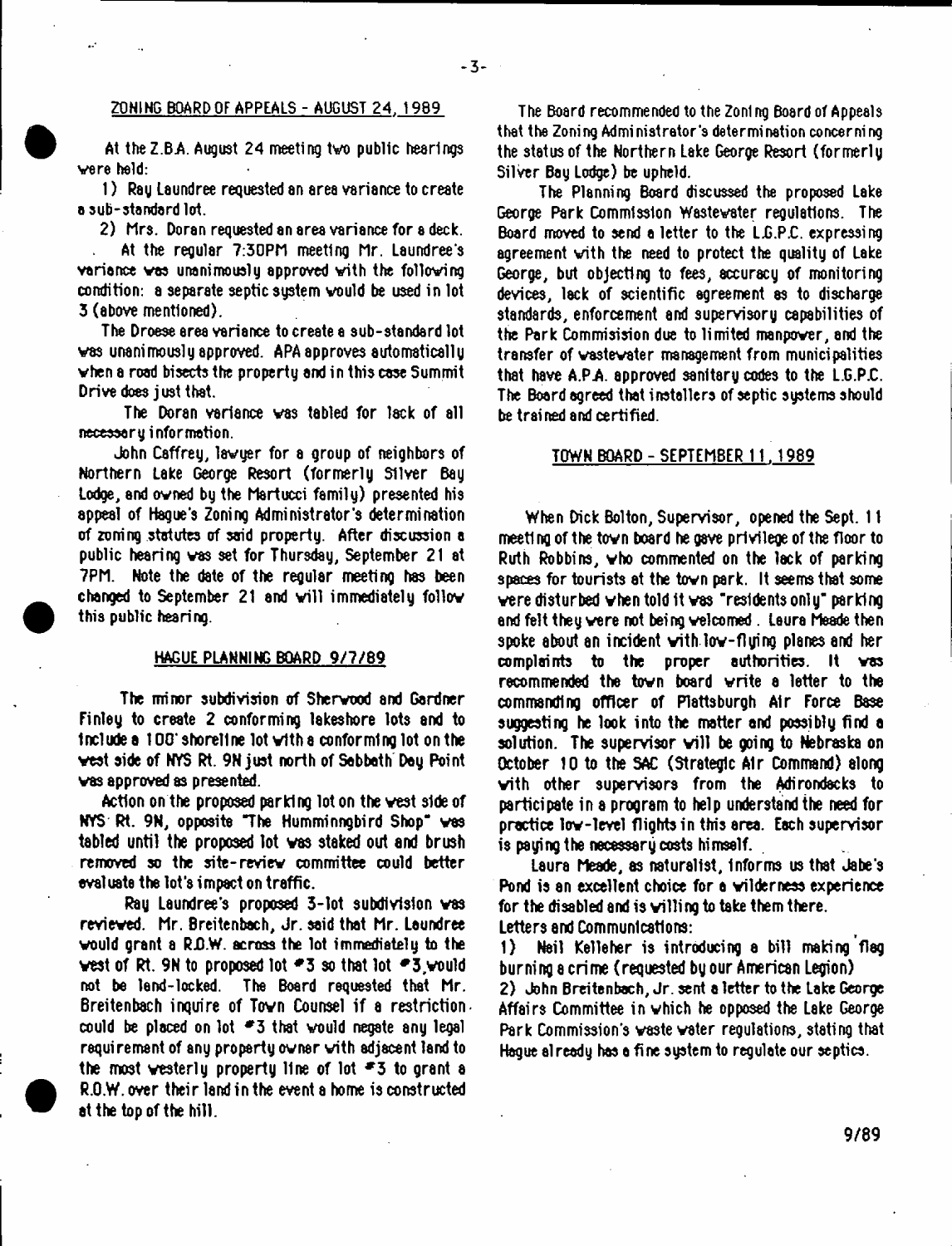#### TOWN BOARD (Cont. from p3)

3) Ron Pote and John Breitenbach, Jr. received certificates for attending a planning seminar.

4) Letter from Dept, of Equalization and Assessment stating real property rates and percentages to be paid. 1*2%* per annum - or 1 *%* a month through August 1990. 5) Letter of thanks from Mary Alice Hall for flovers

sent during her illness.

Dan Belden, Highway Superintendent, says signing up for Junk car removal Is slow and reminds us that the dept, cannot go on someone's property without their permission. He also stated they are building a nev loading ramp at the tovn shed under state rules (materials supplied by state) and there will be additional lighting. The Dept. 1s still looking for a full-time worker. Anyone interested please call Belden at tovn shed.

In nev buslness:

1) Please keep your dogs tied up. Complaints have been made about loose dogs. A sheep vas killed.

2) Resolutions 32-34 passed to transfer moneys from one category to another.

3) Resolution 35 passed to cancel contract vith Al-Tek for plumbing, heating, air conditioning at new Community Centre and authorizing Bolton to award contract to lov bidder Walt Demhal.

Board meeting in October will be held on the 17th at 6PM. APA representative (vho cancelled Sept.) v ill be there) and Dick will update us on his Nebraska trip.

Art Steitz brought up the problem of speeding through tovn (day or night) and the supervisor assured him It vould be resolved.

#### LAKE GEORGE PARK COMMISSION PUBLIC HEARING

The Lake George Park Commission held tvo public hearings on September 14 in Lake George regarding the nev vaste disposal regulations vhich they intend to put in effect November 15. At the second hearing (in the evening) Ken Engler, Jr., David Martucci and Dr. Robert Kritzler vere all there from Hague (and possibly others). Ken Engler shared his notes vith us and ve will try to give you some of his observations.

Dave reiterated Dick Bolton's comments made at the informational meeting held at Silver Bay, that Hague had an approved E.PA. sanitary code for the past 12 years and has been on top of the situation. He stated that the towns with such codes will have their authority taken away from them, if these regulations are approved.

During the past summer at least four or five malfunctions vere reported and corrected in Hague.

Ken Engler spoke on the subject of the privies on the islands. There are nearly 400 of them in use during the summer months, some of which are very near the vaters edge. (It is noted here that privies are allovable,and actually are probably one of the best vays for solid waste disposal. However, how many of us want to go back to that method?)

Jane Gabriels, Bolton Landing, made the statement that 20% of Hague people don't even knov vhere their septic systems are. She favors lifting the moratorium only if stormvater regulations are promulgated and suggests that LGPC clarify the old/new Department of Health regulations.

No questions vere ansvered - this vas strictly a public hearing, vith Michael Connor serving as hearing officer.

The LGPC has extended the public comment period to September 21. Letters can be sent vith your comments up to that ti me to the Lake George Park Commission, Box 749, Lake George, NY 12845. Regulations may be seen at Tovn Hall.

OMISSION In August Hague Chronicle - Sorry!

MARRIED - Katherine Anne Sanborn, daughter of Don and Anne Sanborn, Silver Bay and Summit, NJ, to Sami Mitra of Nev Delhi, India on July 2 at The Pavilion on Slim Point, Silver Bay. They will make their home in Bloomington, IN.

# ADIRONDACK BALLOON FESTIVAL

Beginning at 5PM vith the official opening ceremony in Crandall Park, Glens Falls, THE BENIHANA "Get Into the Picture" will get underway. Congressman Solomon. v ill be aboard the FLYING BROOK hot air balloon vhen it lifts ofT.

On Friday at 5PM, balloon launch at Adirondack Community College campus. First flight of London Financial Times 100' tall balloon.

Beginning at 6:30AM on Saturday, all activities on Saturday and Sunday will take place at Warren County Airport, Queensbury.

For information on the 1990 Balloon Festival write: Walter Grishkot, Adirondack Balloon Festival, Box 883, Glens Falls, N:Y 12801. Telephone- 792-2600 or793-6098.

#### 4444444444444444444444444

*Those vho cannot remember the pest ere condemned to repeat i t* .. *George Santayana*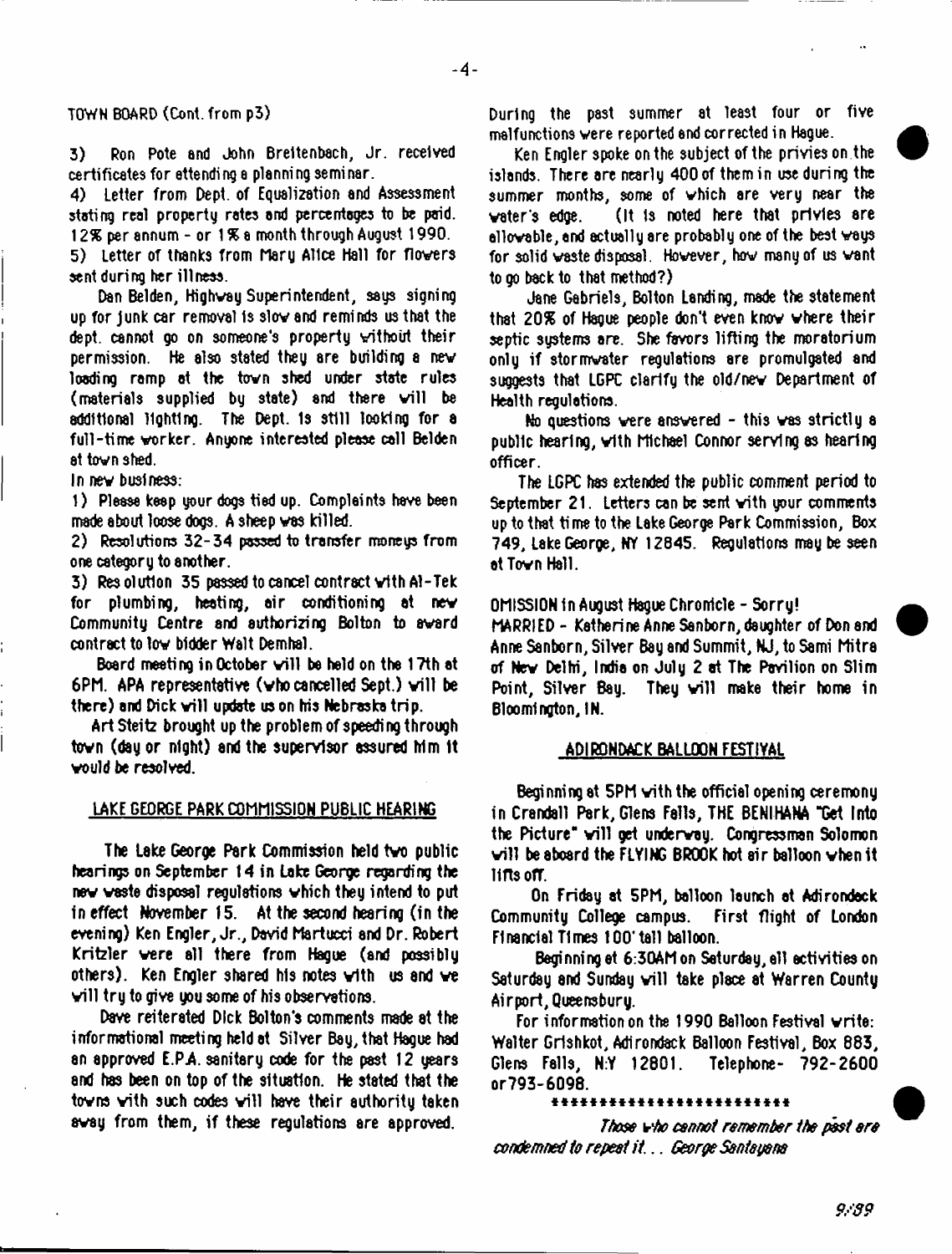# WILLYCS JULY/AUG/SEPT WEATHER NOTES

I hope the majority of you had the good fortune to be here this summer. If you were, then you already know vhat the veather vas like, so for those less fortunate I will review the highlights. July had eight 3H days; hazy, hot end humid; some 2H days, super summer days; 5 days with temperatures of 90<sup>2</sup> and above; 3 at 94®, the high for the month. The lov vas 57® on the 12th. We had 14 days vhen ve had rain or a trace of rain for a total of 3.09' for the month. Tvo days vhen ve had thunderstorms producing 1.07' of the total end a top vind speed of 28 1/2MPH. We lost 49 min. of daylight in July end the voter temperature vas 73 1/2® at 4:30PM on the 10th. "Say Hey Willie May's", not too shabby a month.

August didn't heve as mony 3H deys, but more 2H days. Only one 90® day, for a high for the month, on the 3d. The lov vas 48® on the 27th. Top vind speed, again 28 1/2 MPH. More calm deys than in July. Three deys vith thunderstorms. The evening of the 15th ve had one of those glorious electrical displays that lasted for better than an hour and a half and yet vas not Intimidating. Mother Nature usually only favors us vith one of these displays a year, and so far that vas the night. But the very next night, on the 16th, ve had the full eclipse of the moon and Mother Nature blessed us vith a perfect setting for thio event. Clear, calm and varm vas the order for the evening. We had 16 days with rain or a trace of rain for a total of 3.509" for the month. Burlingotn, VT had over tvice as much rain es did points to our south. The voter temperature hit 76® during August, our high for the summer. We lost 1 hr. and 21 min. of daylight as the sun makes its vay once again tovard the southern hemisphere. So you see August vas also a "g-r-r-e-a-t" summer month as Tony The Tiger vould say. Both July and August proved to be varmer than normal and varmer than last year, vith about normal rainfall.

And novve are Into September and the first part has been super. .44" of rain the first day, but then beautiful veather through the 10th. Three 2S days and five 3H days. Starting on the 5th, each day got a little varmer and more humid until ve hit 90® Sunday tha 10th. Today, the 11th, a veak cold front is moving through, little rain Is expected. The air temperature at 10:40AM is 67®, the vater temperature 72®.

Thus the summer hath past. The lake Is almost devoid of boats this grey day, and ve knov that all too soon the fall colors will be upon us. No frost yet, but tiny pockets of color, mostly on Individual branches, have already appeared. Certain areas, up around Nevcomb, NY, for example, have broader areas of color, but nothing like that here at Lake George. By next issue we shall be in full autumnal bla2e. Enjoy.

# VIEWPOINT

The folloving Is e letter vritten by Alison Y. Craig, Hague, to Michael P. White, Ex. Dir. Lake George Park Commission regarding: "Proposed Regulations for Wastewater Discharge."

"Dear Mr. White:

"I have reviewed the proposed regulations for Wastevater Discharge and I am In complete agreement that ve must preserve the quality of Lake George, but I disagree vith the regulations as proposed for the folloving reasons:

"1. Implementation schedule does not ellov sufficient preparation time to:

"a. Train and qualify enough septic installers to meet the demand for nev septic systems that vould be needed under this plan;

"b. Provide enough man-pover to inspect existing septic systems and installations of nev systems;

"c. Provide nearby approved discharge sevage lagoons or sevage treatment facilities to handle pump-outs. (At present, during the summer season, it may be 4 to 5 days, or longer, before septic tanks are pumped out after being filled to capacity);

"2. Fees that homeovners vith on-site septic systems vould be required to pay are to be used to 'pay for staff and program costs necessary to reviev the applications for septic system permits. This is an expense that does nothing to improve exisiting systems.

' 3. Communities vith A.PA approved sanitary codes should be alloved to continue administering their codes so as to allow the L.G.P.C. to use its limited personnel in areas that have no codes or enforcement procedures for failing systems.

 $-4$ . The L.G.P.C. could better serve as a resource center for municipalities vith approved codes by providing expert advice, besed on improved scientific knowledge, for the design of alternative methods of wastewater treatment for individual systems, cluster systems, and municipal systems, tn addition to tha training and certification of Installers, this same training should be required of local Planning Administrators.

"I fael very strongly that the Park Commission does not have the ability to ensure compliance vith the code for the antire Lake George Park. The elimination of local supervision and enforcement will result in deteriorating water quality rather than in an improvement."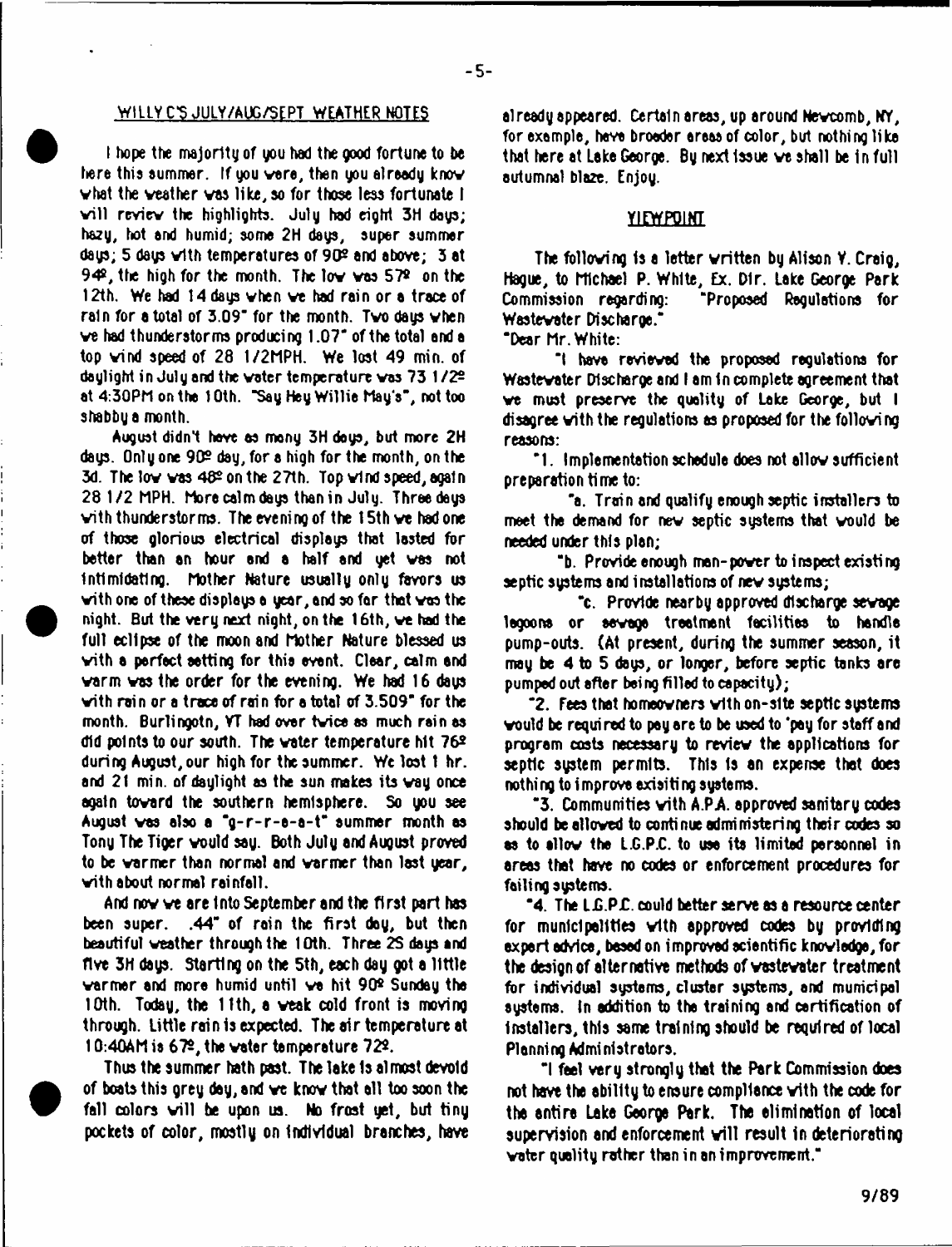#### TRASH. GARBAGE. JUNK OR WHATEVER

Did you knov? Every Sunday more than 500,000 treed ere used to produce the 88% of nevepepere that are never recycled. (Hague Landfill recycles nevspopera. Place them in a paper bag.) American consumers and industry throv avay enough aluminum to rebuild our entire commercial airfleet every three months. We throv avay enough gloss bottles and jars to fill the 1,350 -foot tvin tovers of Nev York's World Trade Center every two veeks. We throw away enough iron and steel to continuously supply all the nation's automakers.

The ordinary bag of trash you throv avay is slovly becoming a serious problem for everybody. Not only are ve running out of resources to make the products ve need, but ve're running out of places to put vhat's left over. Write the Environmental Defense Fund at: 257 Park Ave. 3., Nev York, NY 10010, for a free brochure that will tall you virtually everything you need to know about recucling.

The few miutes you take to learn how to recycle will spare us all a lot of garbage later.

IF YOU'RE NOT RECYCLING YOU'RE THROWING IT ALL AWAY.

Ed: These frightening statistics are from the EOF Ad Council. Let's all make an honest effort to do something about America's waste problem.

#### SCHOOL TAX BILL HAS ARRIVED!

I'm sure you have all received your school tax bill by now. They were received in Hague the day after Labor Day. Yery appropriate, since we will all have to labor diligently to pay It by the end of the month.

If you have had your head In the sand for the pest couple months, you may not have realized that the taxes in Hague vere going up 1*4%* vhile in Ticonderoga taxes vent dovn about 1%. If you canl understand that discrepancy, you are certainly not the only one. Last month ve tried very hard to explain it to our readers. We also mentioned that ve vere going to circulate a petition from the taxpayers to the Board of Equalization and Assessment, as suggested at the public meeting vhich vas held on July 28 before a capacity crovd at the Tovn Hall. The Tovn Board has retained the Albany lav firm of Roemer and Featherstonehaugh to take our problem before the courts. Over 600 taxpayers signed the petition. Attorney Richard Burstein, representing the lav firm, stated that this petition could make the tovn's

case stronger. The petition will be sent to the law firm  $\,$ shortly. The Hague Chronicle will keep its readers informed on any further development.

As stated in the lengthy article in the August issue, ve vould urge all tax payers to vrite "PAID UNDER PROTEST" on their checks. Anything ve do to get their attention mioht help... DJH

#### \*\*\*\*\*\*\*\*\*\*\*\*

LEGISLATIVE RESOLUTION COMMEMORATING the Ticonderoga Festival Guild upon the occasion of Its t Oth Anniversary. Introduced by Senator Stafford and adopted in Senate on June 20,1989.

WHEREAS, The Ticonderoga Festival Guild vas founded in 1980 for the purpose of promoting, developing, sustaining, and delivering the Performing Arts to the residents of Ticonderoga and to surrounding communities; and

WHEREAS, It has accomplished this goal by bringing performing artists of extremely high caliber to Ticonderoga during the summer months; and

WHEREAS, The Guild sponsors evening concerts for adults and daytime presentations for children during July and August, as veil as special events throughout the year; and

WHEREAS, Since 1980, the Ticonderoga Festival Guild has effectively Improved the quality of life 1n Ticonderoga by providing a significant source of cultural enrichment to area residents, thereby making the community a more attractive place in which to live and work; and

WHEREAS, Visitors and residents of outlying communities have also benefitted from the Guild's cultural and artistic contributions to the area; and

WHEREAS, The Guild Is constantly striving to maintain Its high standard of quality performances, vhile at the aarne time trying to increase tha number and diversity of it s programs in order to reach an ever-vider audience; nov, therefore, be it

RESOLVED, That this Legislative Body pause in its deliberations to commemorate the Tlconderooa Festival Guild upon the occasion of its 10th Anniversary; and be it further

RESOLVED, That a copy of this Resolution, suitably engrossed, be transmitted to tha Ticonderoga Festival Guild.

By order of the Senate

/a/ Stephen F. Sloan,Secretary

CONGRATULATIONS to the T1 Festival Guild. Keep up the good vork.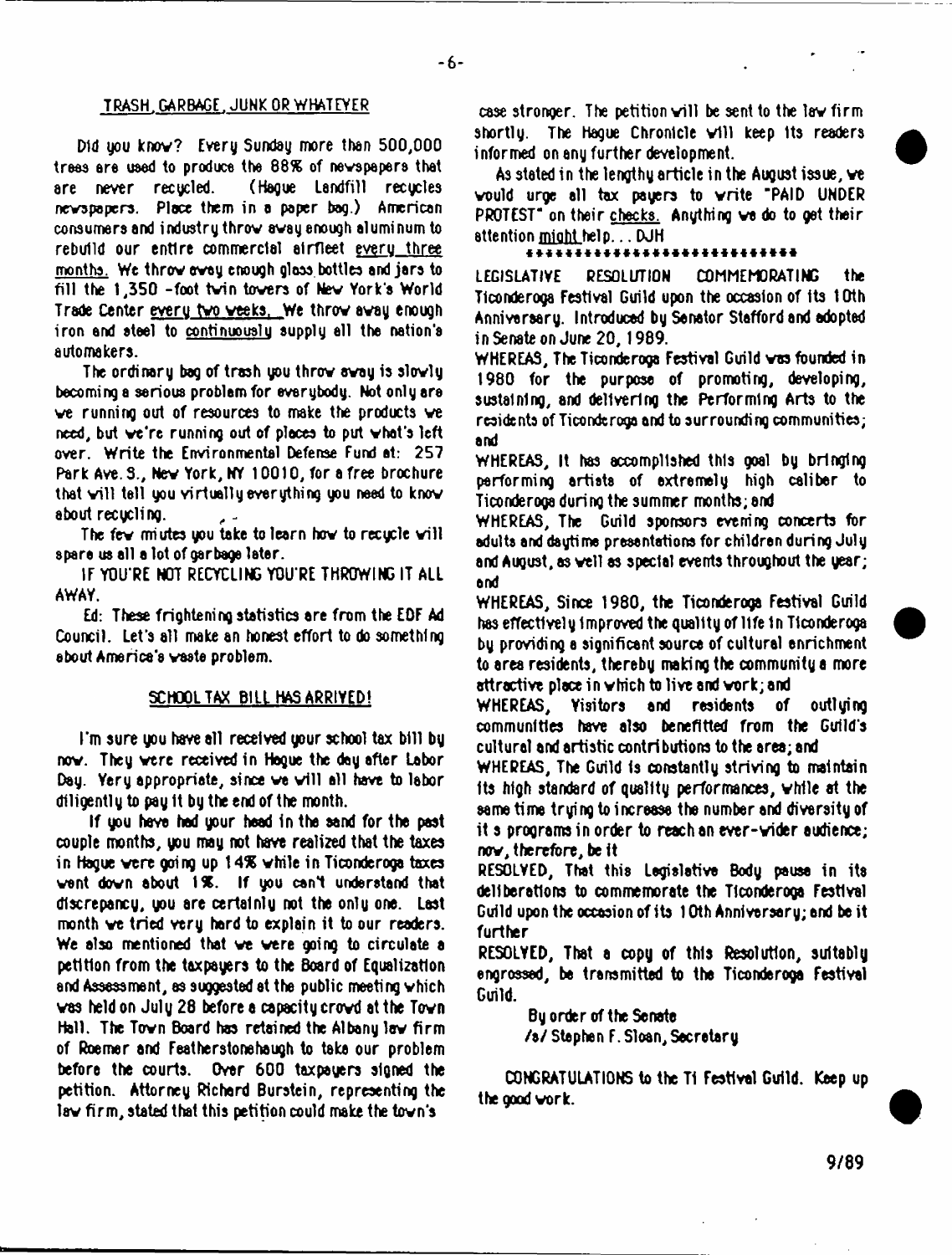**S** lRN - A bog, Jeffrey Lawrence, to Joann (Megov) and chard Fortier, Crown Point on July 13 in Moses Ludlngton Hospital. Proud grandparents are Norma and Lu Megov, Cape Cod Village, Hague.

MARRIED - Tracey Michelle Stull, daughter of Mr.& Mrs. Thomas Stull, Hague, to Stephen Huc2el, Norwood on June 10,1989 In Church of the Blessed Sacrament, Hague. They will make their home in Norwood

MARRIED - Salll Skahan, daughter of Mr. & Mrs. Donald R. Skahan, Hague and Somers, NY to Drew Johnroe, Cuyahoga Falls, Ohio, on August 19, 1989 in Grace Memorial Union Chapel, Sabbath Day Point. They will make their home in Steamboat Springs, CO.

MARRIED - Jane Pferd, Sabbath Day Point and Convent Station, NJ, to Paul Bearer, Summit, NJ on August 19, 1989 at Hague Town Hall.

DIED - Frances A. Sullivan, 76, Route 8, Hague on August 1, 1989 at her home.

^^IE D - Mary A. Carpenter, 71, New Hague Road, Hague, August 9 at Saratoga Hospital, Saratoga Springs, NY. Survivors include 2 sons, three grandsons, two granddaughters and one great-great granddaughter.

DIED - Dr. Harold Reid Gelhaar, 91, Queensbury on August 21 at his home. Dr. Gelhaar practiced dentistry in New Jersey from 1921 to 1964 and in Sabbath Day Point until 1985. He Is survived by his wife, Florence, three daughters, eight grandchildren and five greatgrandchildren.

DIED - Philip F. Gray, Jr., 70, formerly of Glenburnia and Forest Bay, on September 8, 1989 in Oldsmar, FL. He is survived by his wife, Carolyn, a son and a daughter, and three grandchildren.

Dl ED - John T. Sullivan, 71, lake Shore Drive, Hogue, on September 11,1989 at Moses Ludington Hospital. Mr. Sullivan was born in Port Henry and spent several of his boyhood years in Graphite. Ha is survived by his wife, Betty, one son, one daughter, two grandchildren, and two brothers.

^felED - James L. Cooke, 43, of Pottersvtlle, formerly of ^^lague, on September 11, 1989 in Hague. He is survived by his parents, three sons, two daughters and a grand child.

# HOME BUREAU

The Home Bureau will meet at the Hague Baptist Church annext on September 19 at 1OAM. They will be working on a Hallowe'en project. On October 3 the project will be a Mr. & Mrs. Santa on a hoop.

# PRIMARY RESULTS

In the Republican primary elections held on September 12, the results were as follows: For Warren County District Attorney, incumbent H. John Hendlcy lost to Attorney Williem E. Montgomery III vith a 3 - 2 margin.

locally, Mark Mertucci garnered 71 votes to 87 for Clinton Frasier, who vas declared the winner. Elections will be held on November 7.

# \*\*\*\*\*\*\*\*\*\*\*\*\*\*\*\*\*\*\*\*\*\*\*\*\*\*\*\*

Guy Graves, Sabbath Day Point, vas the winner of the Money Doll vhich vas raffled on labor Day by the American Legion.

# 44444444444444444 \* 444444444 \*

LANDFILL HOURS

EFFECTIVE SEPTEMBER 11 TO OCTOBER 31, THE HAGUE LANDFILL WILL BE OPEN FROM 12 NOON TO 5PM. CLOSED WEDNESDAYS.

#### \*\*\*\*\*\*\*\*\*\*\*\*\*\*\*\*\*\*\*\*\*\*\*\*\*\*\*\*\*

# ADIRONDACK CENTER MUSEUM EXHIBIT

An exhibit entitled "Field, Forest and Stream- opened on September 8 in the Adirondack Center Museum in Elizebetovn. The exhibition will combine a variety of historical and modern day works of art focusing on the out of doors. A perfectly formed trout fly, a finely carved gunstock, a faithfully restored guideboat; these examples of specialized craftmanship will be displayed beside photographs and paintings of wildlife and historical items from the Museum's collections centered around hunting, fishing and trapping in the Adirondacks. Also featured will be a magnificent mounted deer, an example of the taxidermist's considerable skills.

All works will be on exhibit until Sunday, October 15 when the Museum will close for the seeson. Open every dey from 9 to 5 and on Sunday from 1 to 5. For more information please call the Museum at 873-6466.